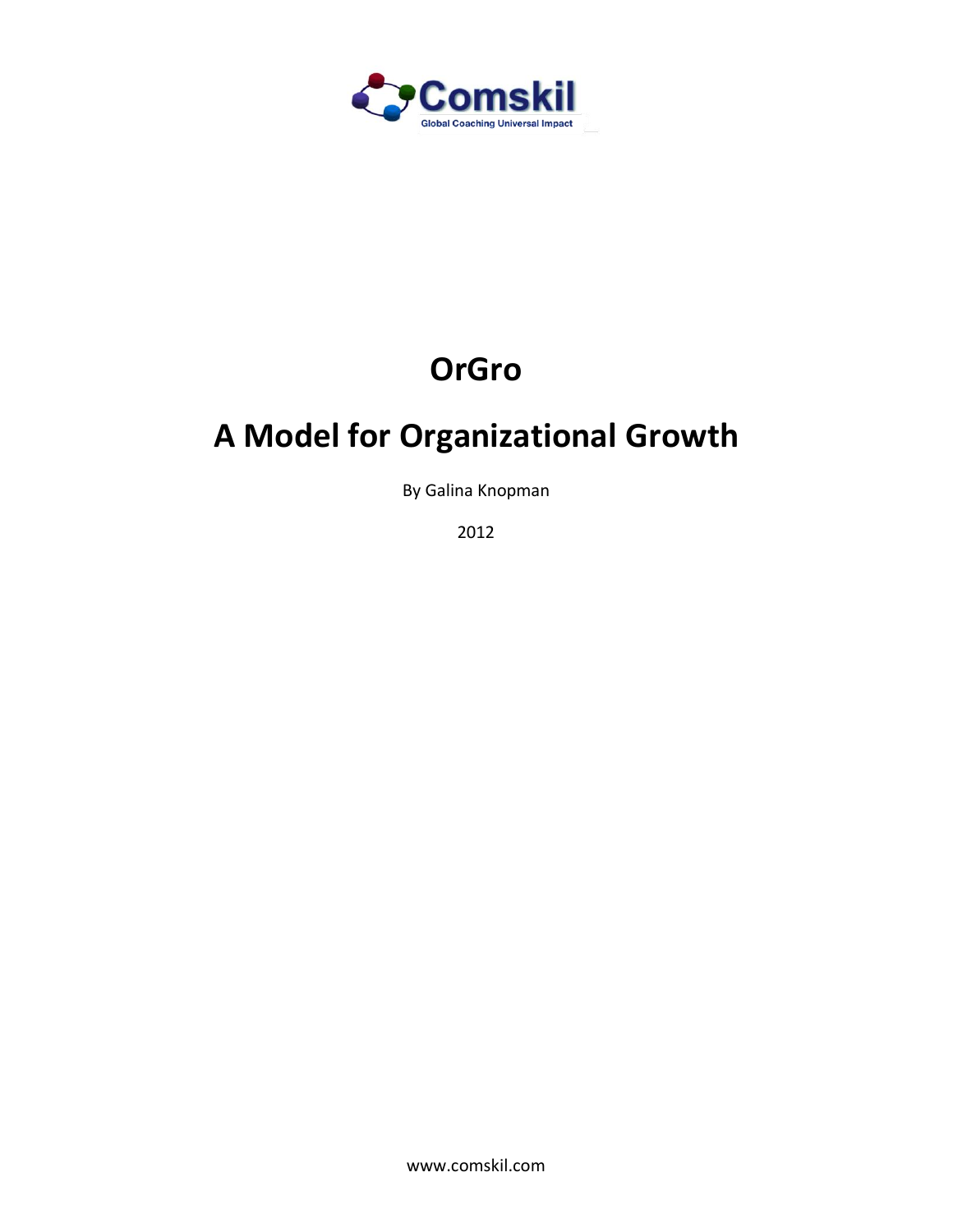

#### **The OrGro Model**

OrGro, a model for significant, meaningful, and durable organizational growth, was developed by integrating findings from neuroscience research, Organizational Development (OD), and Systems Theory and can be used to understand how to motivate and engage individuals throughout the organization. When an organization's visions, goals, and a sense of value are aligned between the leaders and individuals, and when these alignments are practiced by leaders, behaviours can evolve until they are performed reflexively. The new processes become habits embedded in non-declarative memory.

Neuroscience research provides a window into understanding the complexity and challenges of individual change, leadership, and organizational change. An interdisciplinary approach to understanding the challenges of culture change shines light on potential new ways of thinking about organizational transformation. This may provide keys for successful organizational change, with better value to the organization and its customers.

The relevant research from neuroscience, OD, and systems theory was correlated to OrGro, which has the following phases:

- 1. Goal Orientation
- 2. Perceived Value
- 3. Paradigm Shift
- 4. Results, Reward and Practice

The OD description and the supporting neuroscience for the four phases of OrGro follow.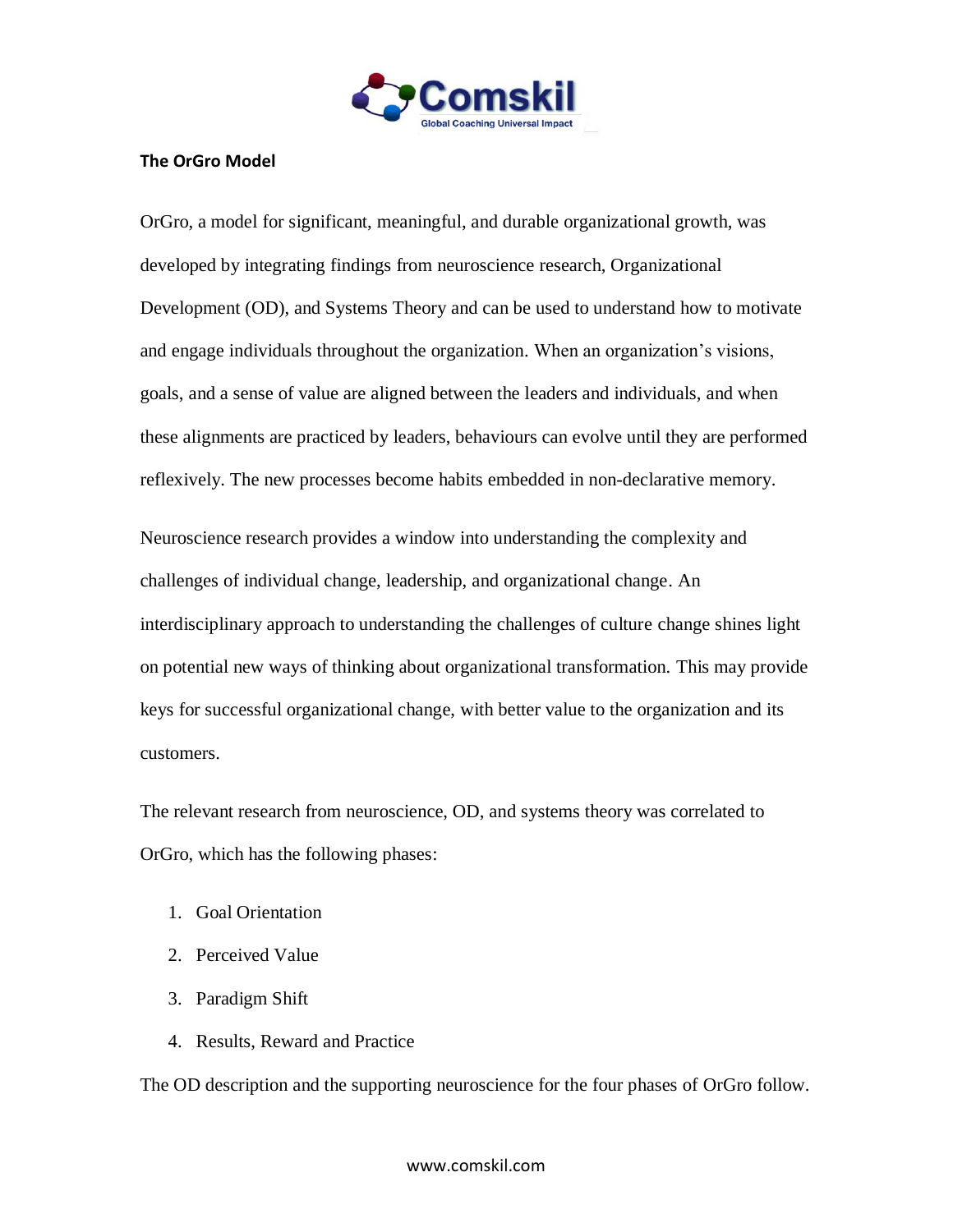

## **1. Goal Orientation**

Individuals have professional goals and organizations have business goals. These may not be aligned. Staff and executives were asked (in the research behind OrGro) what their personal, professional and organizational goals were and if they had discussed them with one another. Individuals knew their personal and professional goals and organizations frequently document their organizational goals, though few knew or cared about the other's goals.

Leaders incorporating extrinsic goals with intrinsic goals can serve to better motivate individuals (Baumeister, 1991). Intrinsic goals are personally motivated, e.g., I want to win new contracts because it will make me feel more confident about my capabilities. Extrinsic goals serve the organization, e.g., I want to win new contracts to make my organization better.

Leaders that understand the intrinsic and extrinsic goals of their staff can communicate the organization's goals in personally meaningful ways in order to motivate the individuals. Change cannot be created or forced, i.e., "…*change will only happen if the person has a desire to change"* (Ochsner, 2011). Ochsner also states that behavioral change requires individual ownership of the behavior, commitment to change, and, "*…the identification and employment of strategies to enact the top down thought system to train and control the habitual impulses at play so as to develop a different way of responding."*  Leaders may need to not only provide goals; they may need to motivate their staff. Goals that align organizational goals with personal goals may provide that motivation.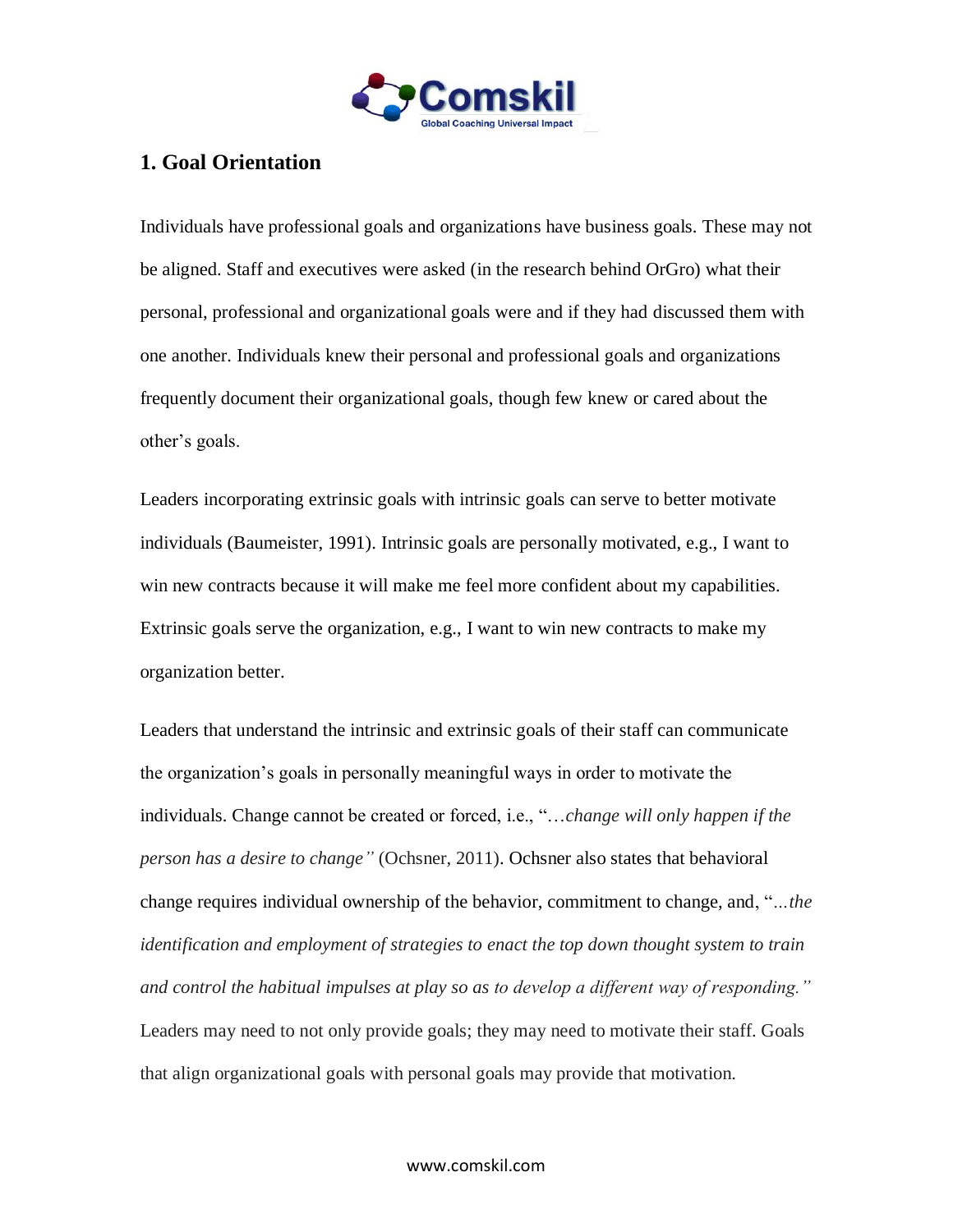

The notion of a higher goal (making real improvements), more than "achieving the certification", is a starting point. Pursuing a higher goal will activate multiple high-level cortical areas within the brain, compared to goals that are strictly individually focused (Ochsner, 2011). Doing charitable deeds and giving to others increases the production of the reward neurotransmitter in the brain, dopamine, more so than receiving a charitable deed (Izuma, et al, 2008). This research indicates that simply achieving an organizational goal may not sufficiently motivate the staff to change.

When the leaders of organizations were motivated and excited about their organizational change goals, the benefits achieved were greater. For example, one mid-size private company executive said that when he would walk into a meeting, everyone was sitting separately, by contract or project. As a new organizational goal that this executive was excited about, was close to being achieved people sat together in meetings, there was a sharing of best practices and the customers gave them higher award fees.

#### **2. Perceived Value**

Perceived value has two perspectives: 1) leaders believe that the employees are valuable to goal achievement and, 2) employees believe in their own value and contribution. Leaders that believe the individuals can contribute and make a significant positive impact can help employees see the value of their own contribution. This can happen through setting appropriate goals (see above), by inclusion and attention, and by appreciation (see Phase 4 below). Not aligning a sense of value with goals can result in employee disengagement and can halt an organizational change effort (Hewitt, 2010). Observations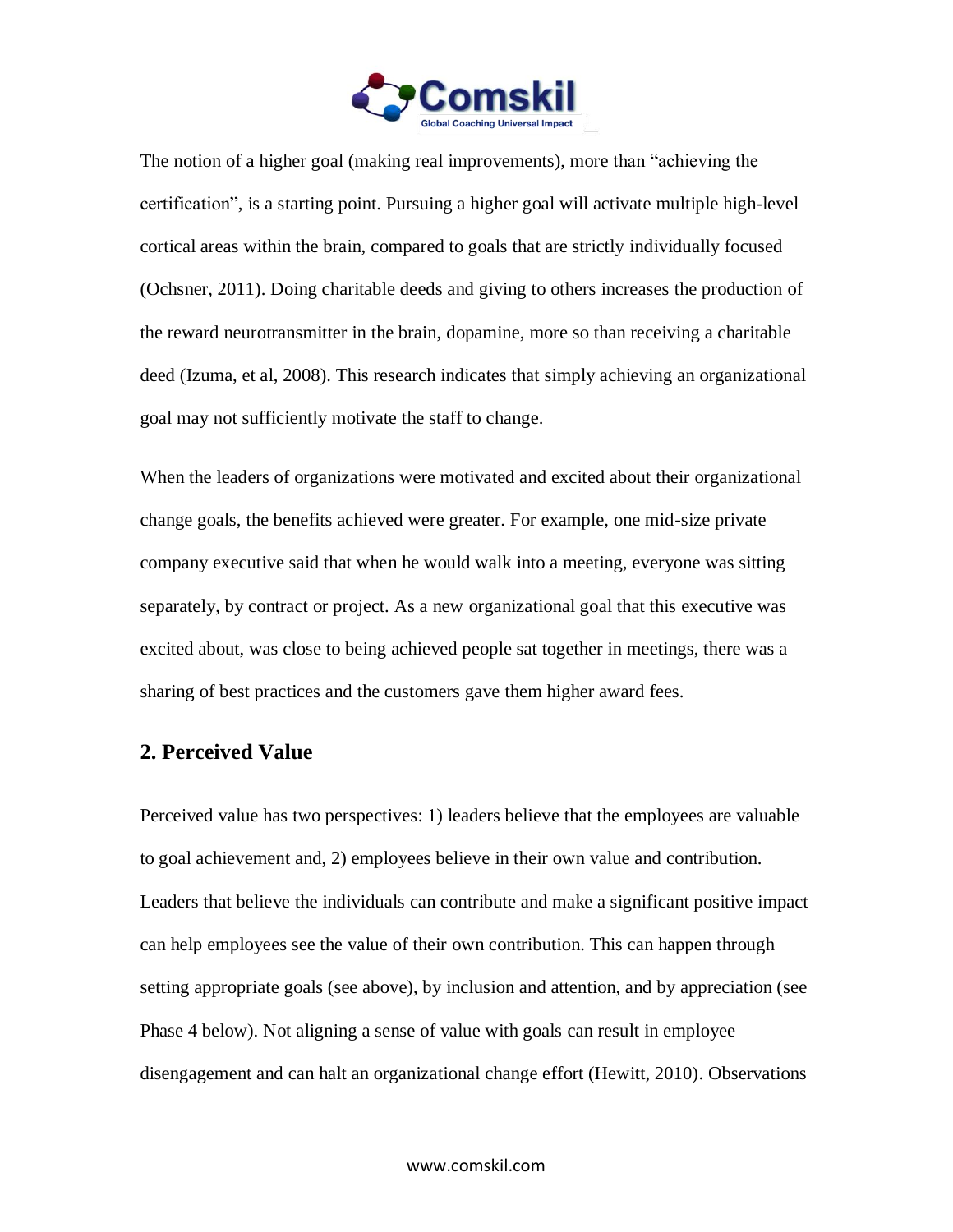

indicated that the amount of respect that the team leading the change has from the executive team is correlated to the success of the change effort.

Employees want their work and themselves to be noticed, cared about, and valued (Vazirani, 2007). R.F. Baumeister (1991, p.29) states that, "*Four basic needs for meaning can be suggested: purpose, value, efficacy, and self-worth. A person who is able to satisfy these four needs probably will feel that his or her life has sufficient meaning. A person who has not satisfied them is likely to feel a lack of meaning.*"

Employees may feel valued when leaders are respectful to the process lead in front of others and take an interest in the change effort details. Research also suggests that leaders who do not align their behaviours, values, and message can convey confusion and mistrust. Leon Festinger in his research on cognitive dissonance and V. Van Veen et al. (2009) suggest that leaders who are disengaged ("do as I say, not as I do") send a conflicting message to their staff. In response to this conflicting message, people may react negatively and the paradigm shift may not occur. This may be due to the fact that the brain is very sensitive to detecting errors in our environment, including conflicting messages (Rock, 2009). Experience indicates that leaders who lead by fear and demoralization can accomplish a great deal, though such leadership can result in disengaged employees and reduced cognitive functioning of the individuals (Mobbs, 2010).

Cartwright and Holmes (2006, p.203), summarizing Seligman's work in Positive Psychology, state that, "…*a meaningful life is concerned with doing something one believes in (e.g. has meaning and value). Such ideas date back to Aristotle...*" Employees,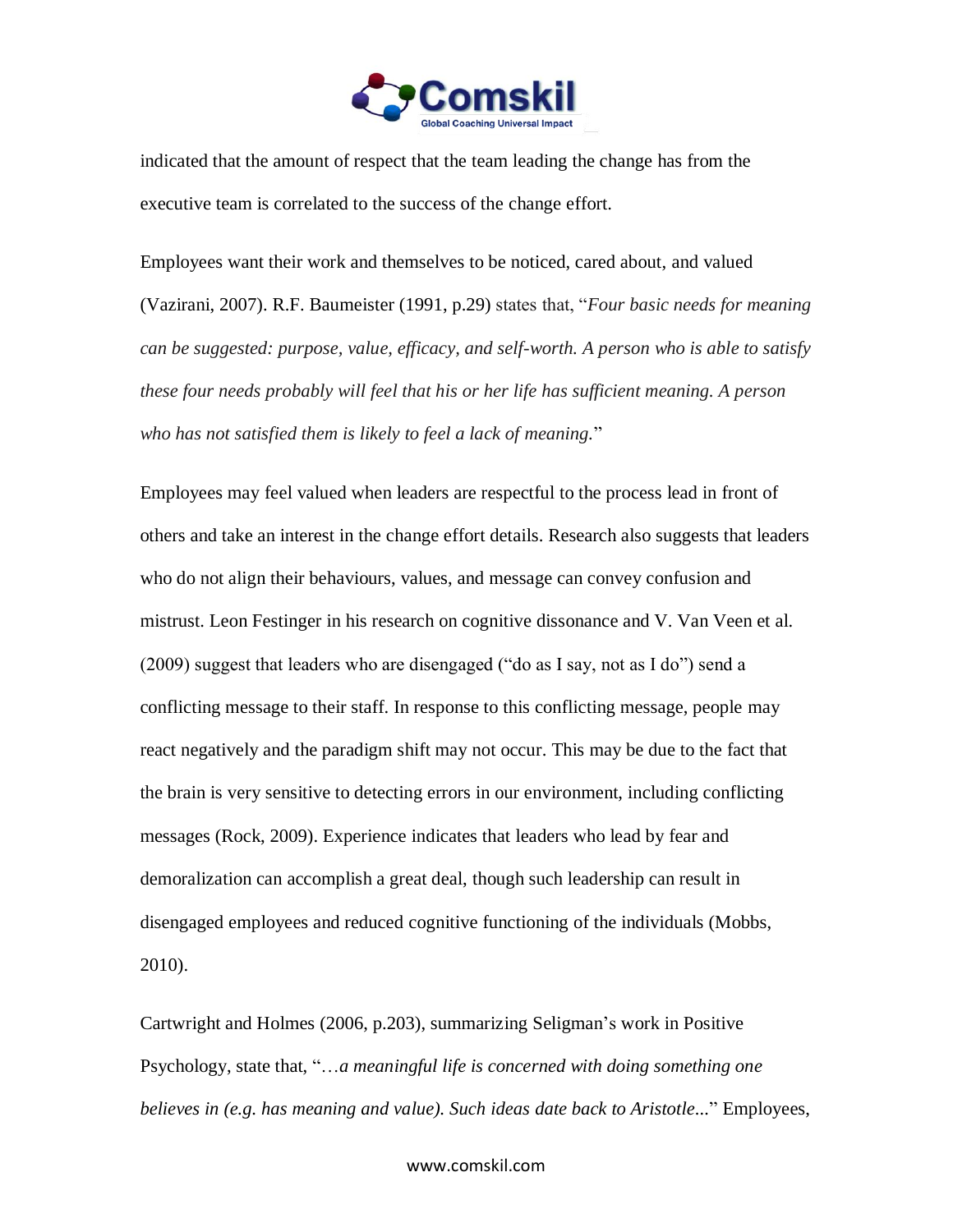

for their own sense of self-worth need to feel valued, they need to have professional goals that align with the organizations goals, and they need to be motivated personally and feel they can add value for the greater good of the organization.

### **3. Paradigm Shift**

When goals and value perceptions align and managers are actively and positively engaged, neuronal mirroring (Iacoboni, 2009) and feelings of increased status may occur in employees (Gallup, 2011). A mirror neuron system is a group of neurons that fire both when a person acts and when the person observes the same action performed by another (Rizzolatti, and Craighero,2004). As a result an employee's personal goals are likely to shift to align with managements and the corresponding organizational goals (Hewitt, 2010). Upon alignment, there is an approach reaction (Rock, 2008), an energy release, neural synchrony (Gross, 2004), and a harmonic resonance (Boyatzis and McKee, 2008). This neural synchrony may release dopamine in the individuals (Gross, 2004), increasing their morale. When goals, values, and the new behaviours align though the organization, a paradigm shift takes place.

When people behave consistently with their values, others recognize it (Gross, 2004). It may be that employees as a group mirror and adopt the leader's behaviours (Rizzolatti and Craighero, 2004). Expectations also shift as employees realize the old way is no longer acceptable; "the boss is really serious about this." Motivated individuals in an organization will change their personal process habits encoded in the basal ganglia (Davachi, 2010). When new behaviours become habit, and the associated thinking,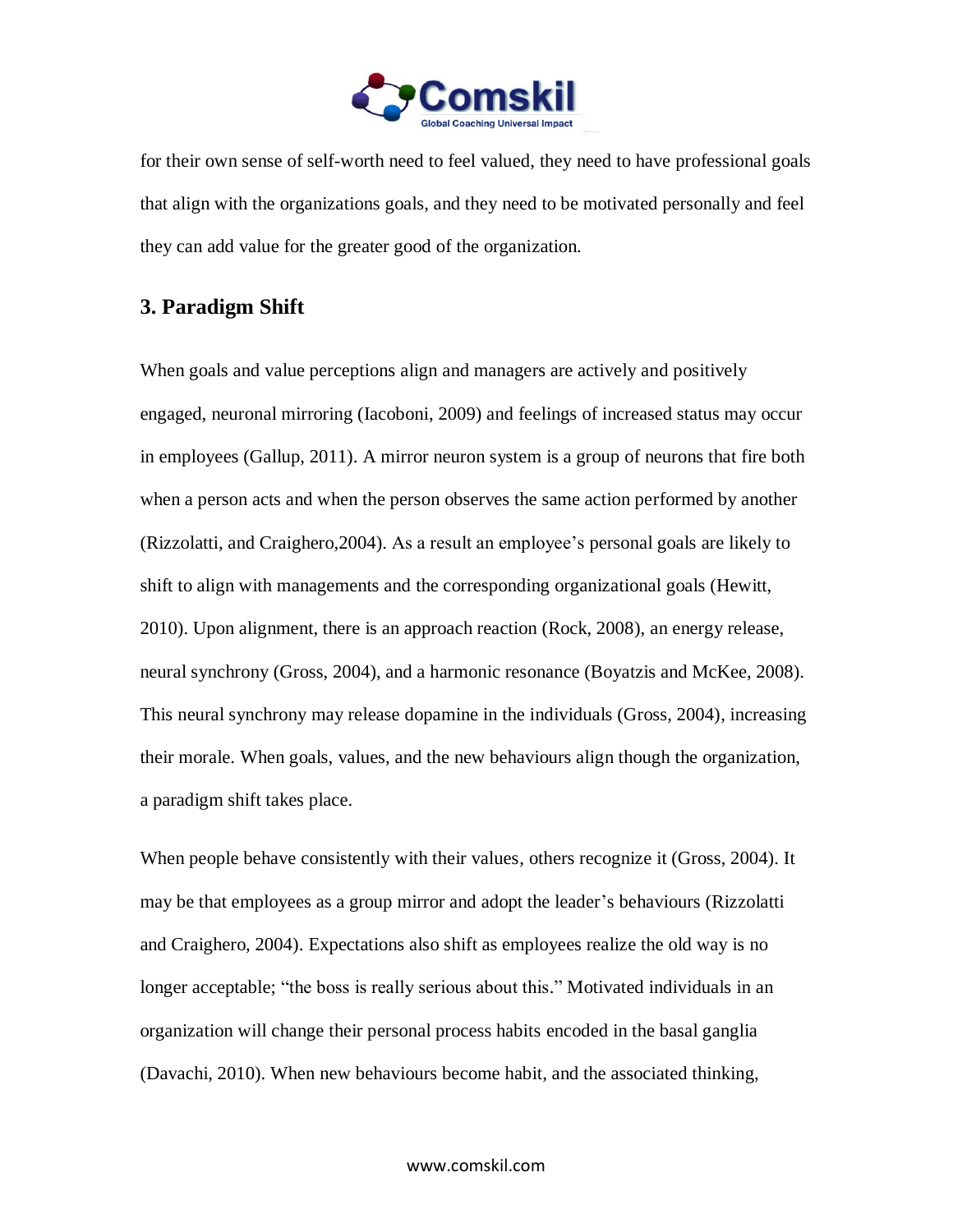

"reflexive" (i.e., automatic), less mental effort and less cognitive functioning is required in the PFC (Lieberman, 2007). This feeling is similar to the way people feel when they realize no one was holding their bicycle seat and they were pedalling all by themselves.

Similar mirroring may occur when leaders engage and motivate employees. Research into the Mirror Neuron System (Iacoboni, 2009) suggests that positive neurochemicals such as dopamine and serotonin can increase in the brains of participants. The spread of the resulting excitement throughout the organization is the "Culture Change".

As suggested by the SCARF Model, a neuroscience-based framework for engagement, status is a one of the key social domains where a threat or reward state can be activated in workplace or social settings (Rock, 2009). How leaders interact with the process team and how they communicate about it to the rest of the organization is a strong indicator of the leader's perspective of the change initiative's importance. The leaders' positive recognition and involvement in the change effort can increase the status of the process participants. The research of Naomi Eisenberger, et al., (2003) demonstrates our basic need to be socially accepted. Treating the change effort as an anomalous task is similar to being socially excluded, with the accompanying social stigma. In contrast, treating the organizational change effort as important and communicating that throughout the organization may drive support and respect for it. The result can also increase employee motivation. According to Keise Izuma et al. (2008) rewards such as social status have far more impact on motivation for human change than do physical rewards, such as money.

#### **4. Results, Rewards, and Practice**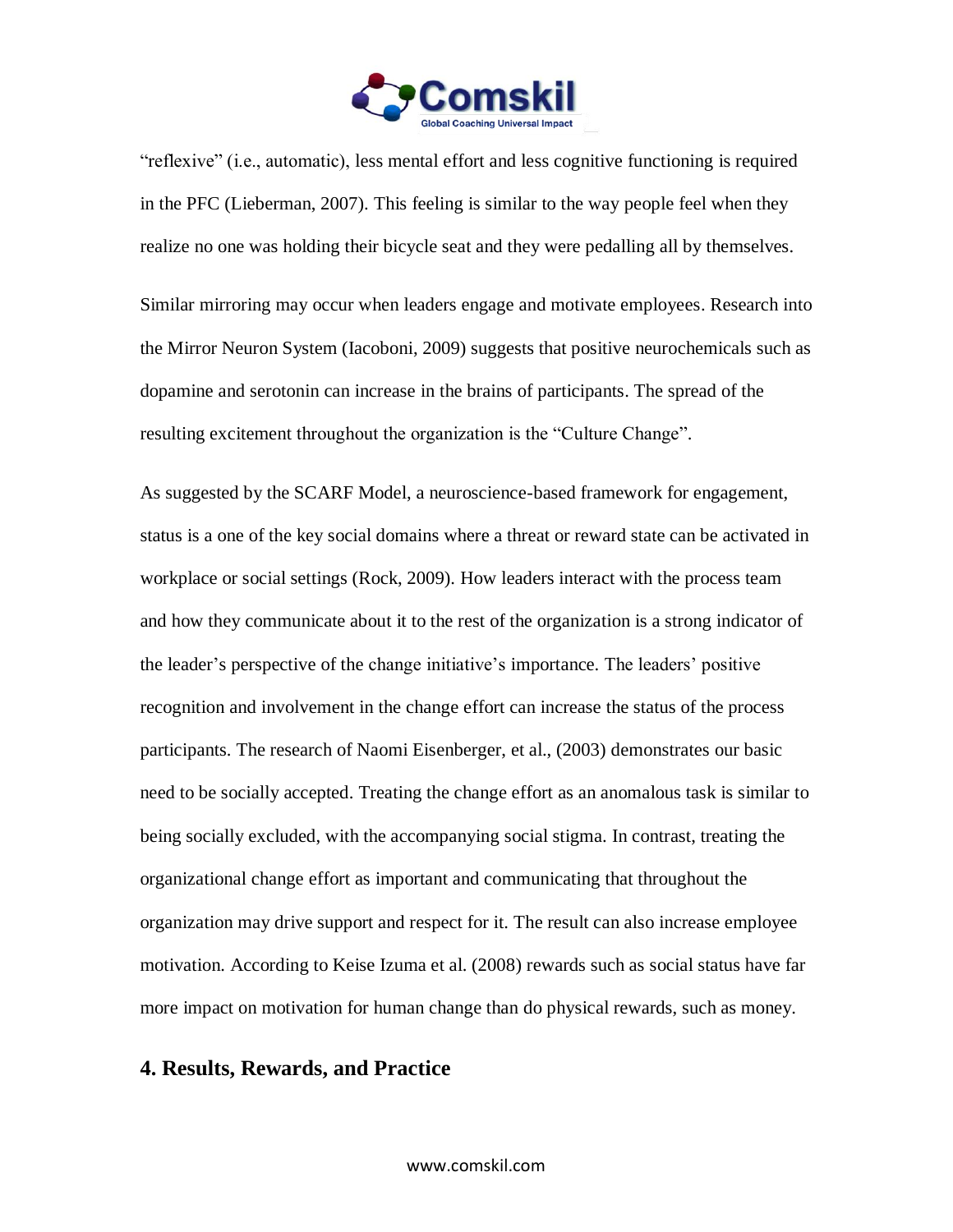

New habits that were formed in the above steps must be sustained in order to achieve institutionalization. This is done through practice and through tangible and intangible rewards. Tangible benefits of the new behaviours (extrinsic, e.g., shortened schedules, lower costs, and intrinsic, e.g., status) provide motivation to continue following the processes. The example set by the organization's leaders has a significant impact on employees' habit formation as well as on the ultimate outcome – the certification.

In my experience with clients, success can also create a positive and palpable energy, named "Process Buzz" (Knopman, 2009) as related to organizational change efforts. Attitudes are different, people are happy and excited, ideas for improvements are flowing and being implemented, the client is surprised and excited by their successes, possibly inducing release of neurotransmitters in the brain associated with a reward state. Process Buzz increases the employees' and customers' feelings of relatedness, personal status (through personal and organizational goal achievement), and one's feelings of self worth and being valued (Rock, 2004). This rewards the individual's desire to be acknowledged, and valued (Eisenberger et al., 2003) for their role in the bigger picture (Izuma et al., 2008), and to be aligned with a "true leader" (Gross, 2004).

Emotions impact habit formation. Habits are learned, usually as a result of the sensation of pleasure related to a behavior (Graybiel, 2008). A positive emotional reward as a result of new behaviors is more likely to result in habits that endure and processes that will be sustained to achieve additional change goals. As the Process Buzz or just buzz propagates to others in the organization, it affects the organization's habits for the long-term. Ideally,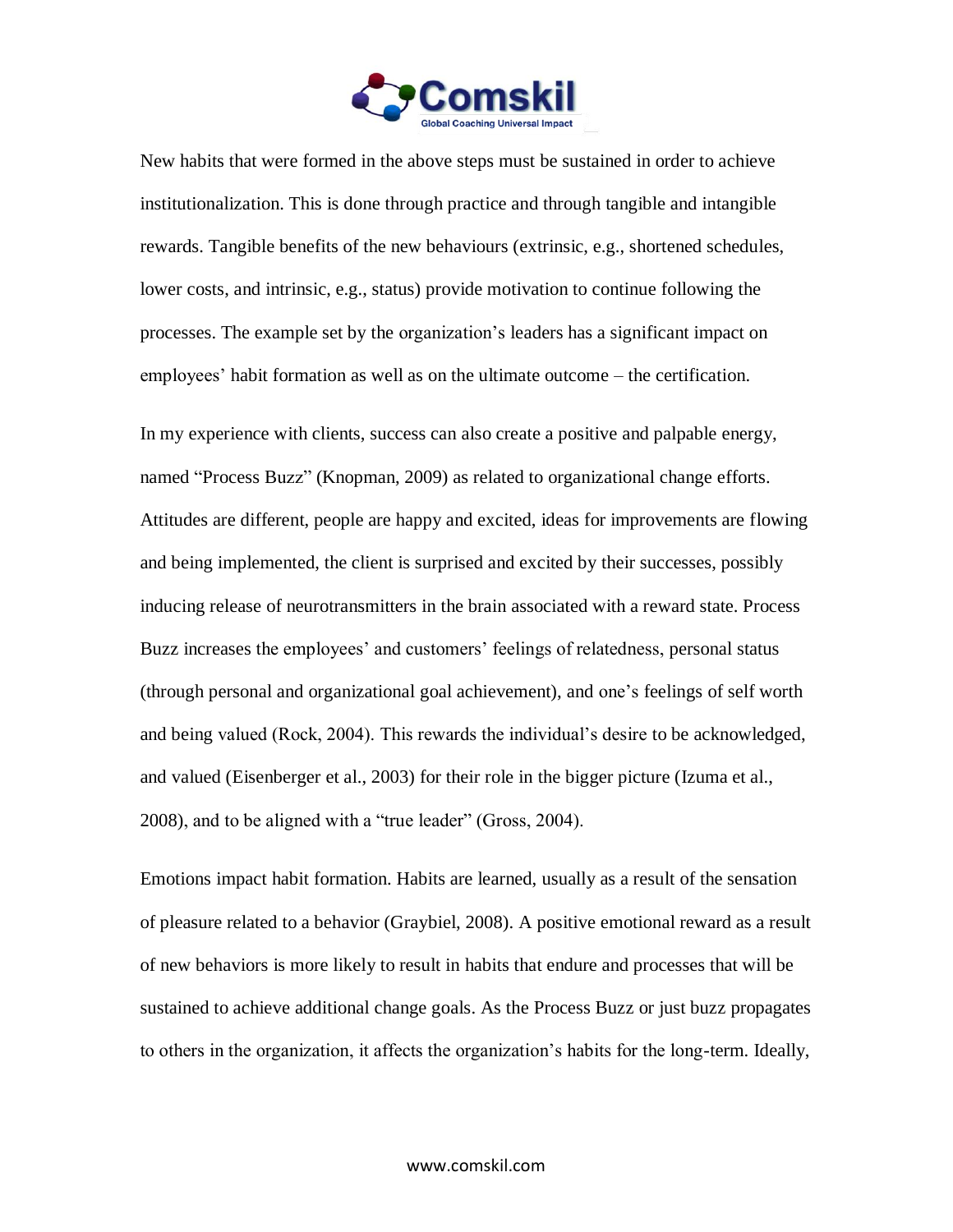

these new habits become institutionalized processes, where these new processes become reflexive behaviours.

A challenge is that achieving the initial change goal can reduce interest in sustaining it if the goal is isolated and not part of a bigger vision such as continuous improvement. Fergusen and Bargh (2004) discuss the relevance of the goal and how its importance may change if the motivation for it changes. They use the example of craving a glass of water when one is parched but once one's thirst is quenched, one will no longer crave the water. Berkman (2011) suggests if initial change is all that matters (perceived as having limited value), there will be minimal motivation to sustain it.

Also according to Berkman, (2011) the long-term impact of using fear to motivate human behavior is a decrease in cognitive performance. Habits in individuals may be developed but they will be associated with negative emotions. Organizational habits may also develop and become a sustaining system, but it will be one with little creativity and will have increased chances for product errors.

Another challenge to organizational change is the lack of sufficient motivation and practice. Because of this, individuals may change temporarily but will ultimately revert to their former behaviors and processes (Davachi, 2010). Within the field of Systems Theory, Peter M. Senge (2006) discusses this concept (homeostasis) as an individual's and an organization's basic nature, i.e., to remain the same or return to previous habits and organizational patterns. He further explains that balancing feedback processes (pressures to revert) will become active to offset new changes. Implementing and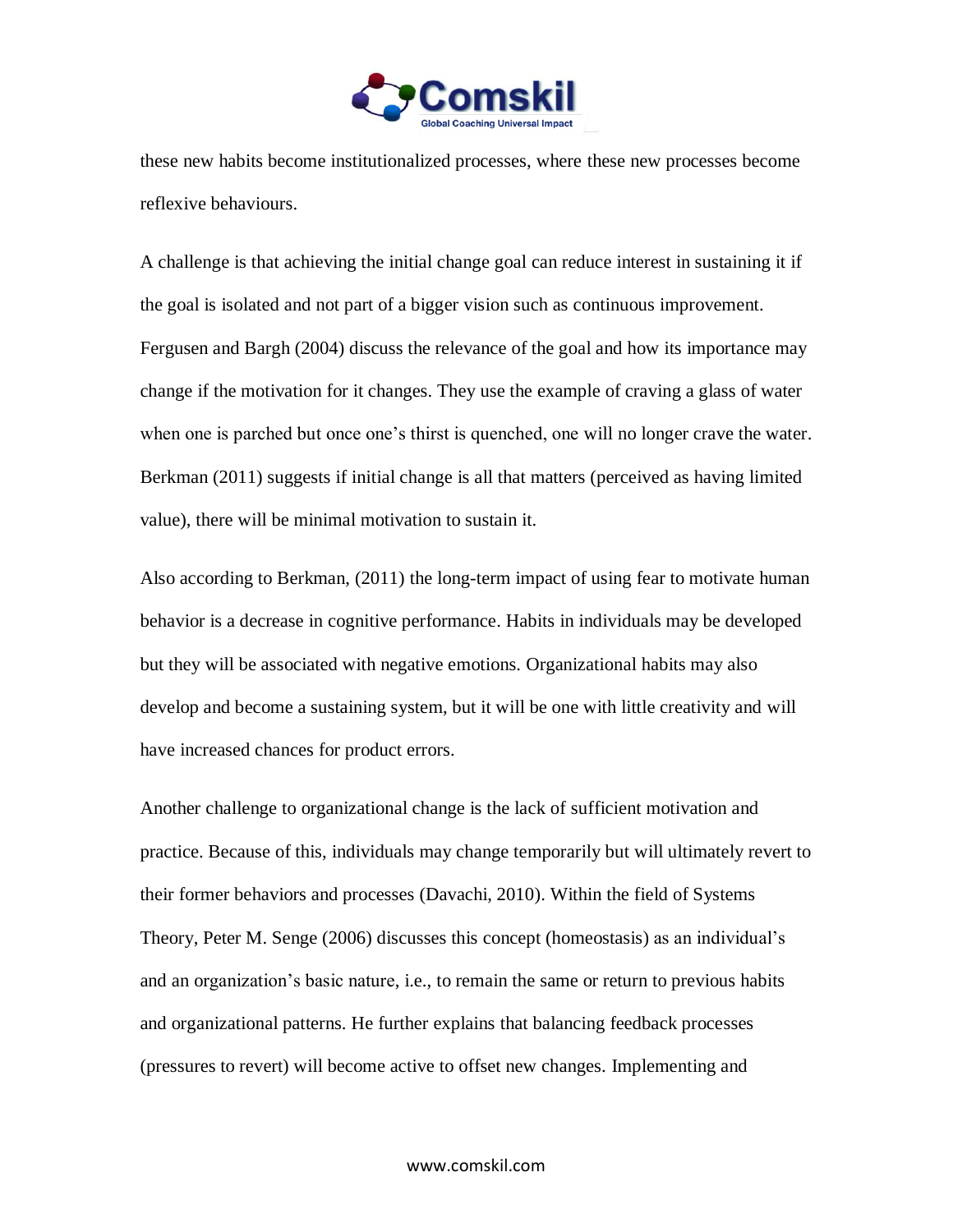

institutionalizing new processes and therefore new habits are counter-intuitive, or may even be seen as a threat.

"*Balancing feedback processes are everywhere. They underlie all goal-oriented behavior…. …A biologist would say that all of these processes are the mechanisms by which our body achieves homeostasis - its ability to maintain conditions for survival in a changing environment… … Organizations and societies resemble complex organisms because they too have myriad balancing feedback processes*" (Senge, 2006, p.84).

Neuroscience supports this theory; it is hard for individuals to change their habits because of the strength of old neuronal maps (Lieberman, 2007). Neuronal maps of individuals appear to follow the same principals as described in Systems Theory. We tend to justify our current habits (Van Veen, et.al., 2009) rather than change them. Following new processes requires purposefully stopping and thinking, requiring more cognitive resources and energy (Arnsten, 2010). This may be the neural basis of homeostasis.

While the odds may seem against us, knowing what we are up against can help to persevere. With this perseverance, practice and diligence, keeping sight of our goals, an alignment with our values, reinforcing our own behaviors and encouraging ourselves, and with practice we will achieve our organizational goals, and have happier groups of people in the organization.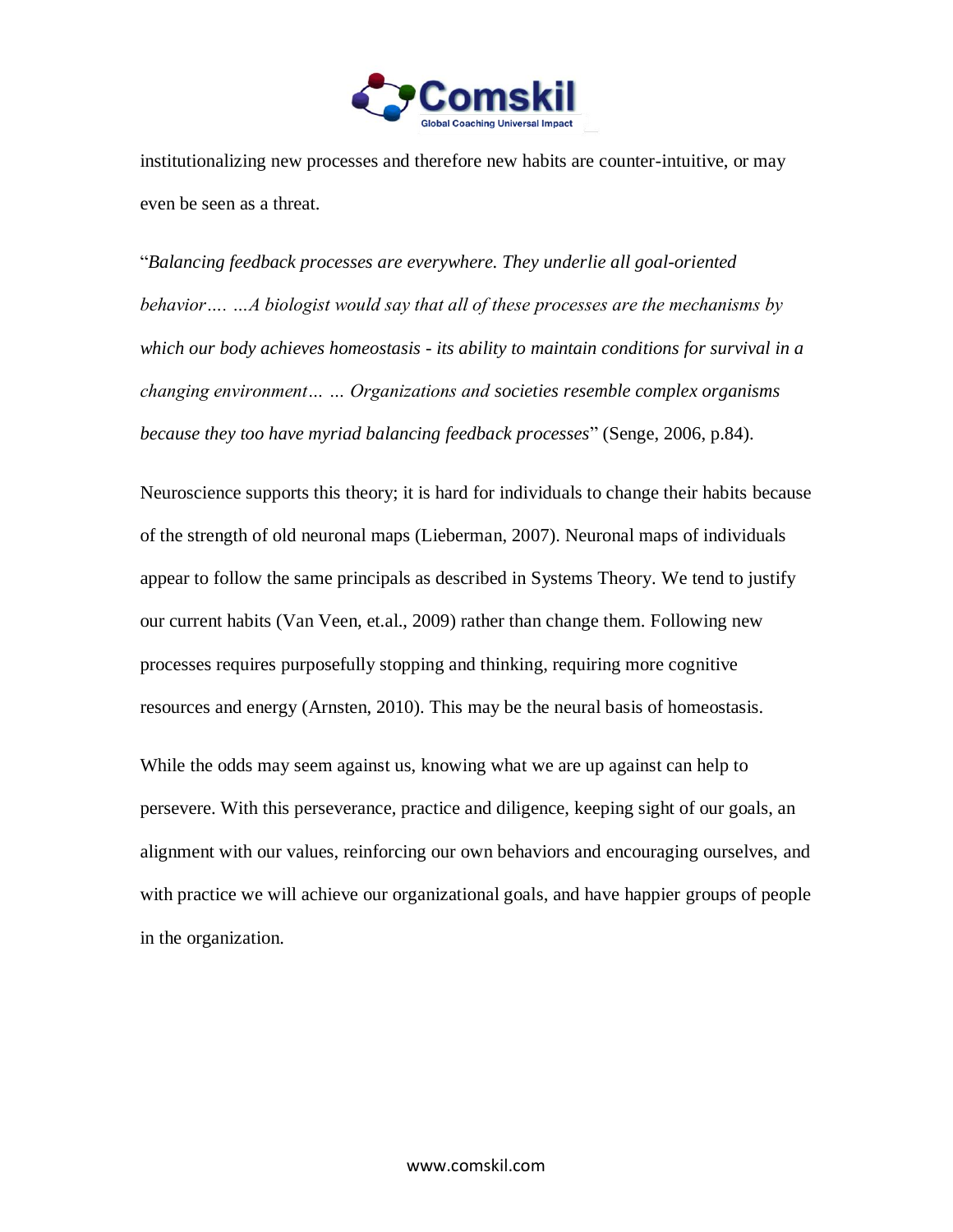

## References

Arnsten, A., (2010). The mental sketchpad: Why thinking has limits, In: *Post Graduate Course for NeuroLeadership (PGCNL)*, Module 1, April 2010. London: Middlesex University.

Baumeister, R. F., (1991). *Meanings of Life*. New York: The Guilford Press..

Berkman, E., (2011). Goal pursuit and its neural underpinnings, In: *Post Graduate Course for NeuroLeadership (PGCNL)*, Module 4, March 2011. London: Middlesex University.

Berkman, E., Gable, S.L., Lieberman, M., (2009). BIS, BAS, and response conflict: Testing predictions of the revised reinforcement sensitivity theory. *Personality and Individual Differences*. **46**(5-6): 586–591.

Boyatzis, R. and McKee, A., (2008). *Becoming a resonant leader*. Massachusetts: Harvard Business School Publishing.

Cartwright, S. and Holmes, N., (2006). The meaning of work: The challenge of regaining employee engagement and reducing cynicism *Human resource Management Review* 16, 199-208 [online] Available from:

<www.choixdecarriere.com/pdf/6573/Cartwright\_Holmes(2006).pdf> [Accessed 9 April 2011].

Chick T., Cannon, R., McHale, J., Nichols, W., Pomeroy-Huff, M., Welch, J., Willett, A., (2010) *Team Software Process SM (TSP) Coach mentoring program guidebook Version 1.1*, Technical Report CMU/SEI-2010-SR-016, Carnegie Mellon University Software Engineering Institute*,* Pittsburgh, PA.

Chrissis, M. B., Konrad, M., Shrum, S., (2011). *CMMI for development: Guidelines for process integration and product improvement*. Boston, MA: Pearson Education, Inc.

Davachi, L., (2010). Memory, In: *Post Graduate Course for NeuroLeadership (PGCNL),* Module 1. April 2010. London: Middlesex University.

Eisenberger, N. Lieberman, M., Williams, K. D., (2003). Does rejection hurt? An fMRI Study of Social Exclusion, *Science* 10 October 2003: 290- 292.DOI:10.1126/science.1089134.

Eisenberger, N. Jarcho, J. M., Lieberman, M. D., Naliboff, B. D., (2006). An experimental study of shared sensitivity to physical pain and social rejection, *J Intl Assoc Pain*, **126** (1): 132-138.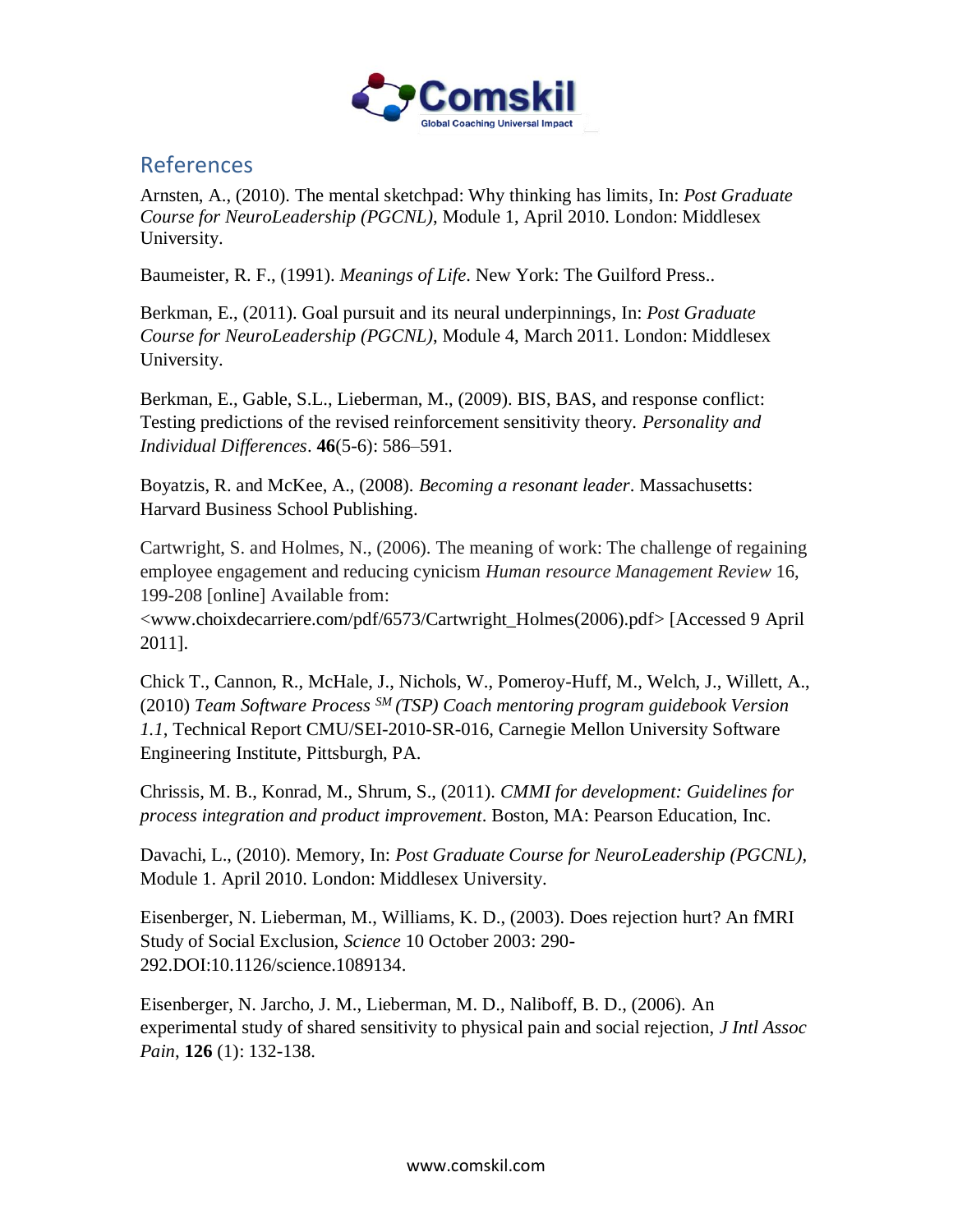

Fergusen, M. J. and Bargh, J., (2004). Liking is for doing: the effects of goal pursuit on automatic evaluation, *Journal of Personality and Social Psychology*. **87** (5), 557-572.

Festinger, L., (1957). *A theory of cognitive dissonance*. Stanford, CA: Stanford University Press.

Gallup (2011). *Gallup Q12<sup>R</sup> meta-analysis* [online] Gallup. Available from:[<www.gallup.com/consulting/52/employee-engagement.aspx>](http://www.gallup.com/consulting/52/employee-engagement.aspx) [Accessed 9 April 2011].

Graybiel, A., (2008). Habits, rituals and the evaluative brain. *Ann Rev Neurosci*. **31**:359- 387.

Gross, J., Schmitz, F., Schnitzler, I., Kessler, K., Shapiro, K., Hommel, B., Schnitzler, A. (2004). Modulation of long-range neural synchrony reflects temporal limitations of visual attention in humans. *Proc Natl Acad Sci*, **101** (35): 13050 – 13055.

Hewitt, (2010). *The current state of performance management and career development survey results. Hewitt.* [online] Available from:

<www2.hewittassociates.com/\_MetaBasicCMAssetCache\_/Assets/Articles/2010/Hewitt\_ Survey Results PerfMgmtCareerDevSV10.pdf> [Accessed 9 April 2010].

Hewitt, (2010). *Benefits of high engagement. Hewitt.* [online] Available from: <was2.hewitt.com/bestemployers/canada/pages/emp\_benefits.htm> [Accessed 9 April 2011].

Humphrey, W., (2000). *The Team Software Process (TSP)*, Technical Report CMU/SEI-2000-TR-023, Carnegie Mellon University Software Engineering Institute, Pittsburgh, PA.

Humphrey, W., Chick, T., Nichols, W., Pomeroy-Huff, M., (2010). *Team Software Process (TSP) Book of Knowledge (BOK)*, Technical Report CMU/SEI-2010-TR-020, Carnegie Mellon University Software Engineering Institute*,* Pittsburgh, PA.

Iacoboni M., (2009), *Mirroring people: The science of empathy and how we connect with others*, New York: Picador.

Izuma, K. Salto, D. N., Sadato, N., (2008) Processing of Social and Monetary Rewards in the Human Striatum, *Neuron*, **58** (2): 284-294.

Kubler-Ross, E. and Kessler, D. (2011) *The Five Stages of Grief.* [online] Available from: <www.grief.com/the-five-stages-of-grief> [Accessed March 2011].

Lieberman, Mathew D., (2007). Social cognitive neuroscience: A review of core processes, 2007, *Annual Rev. Psychol.* **58**, 259-289.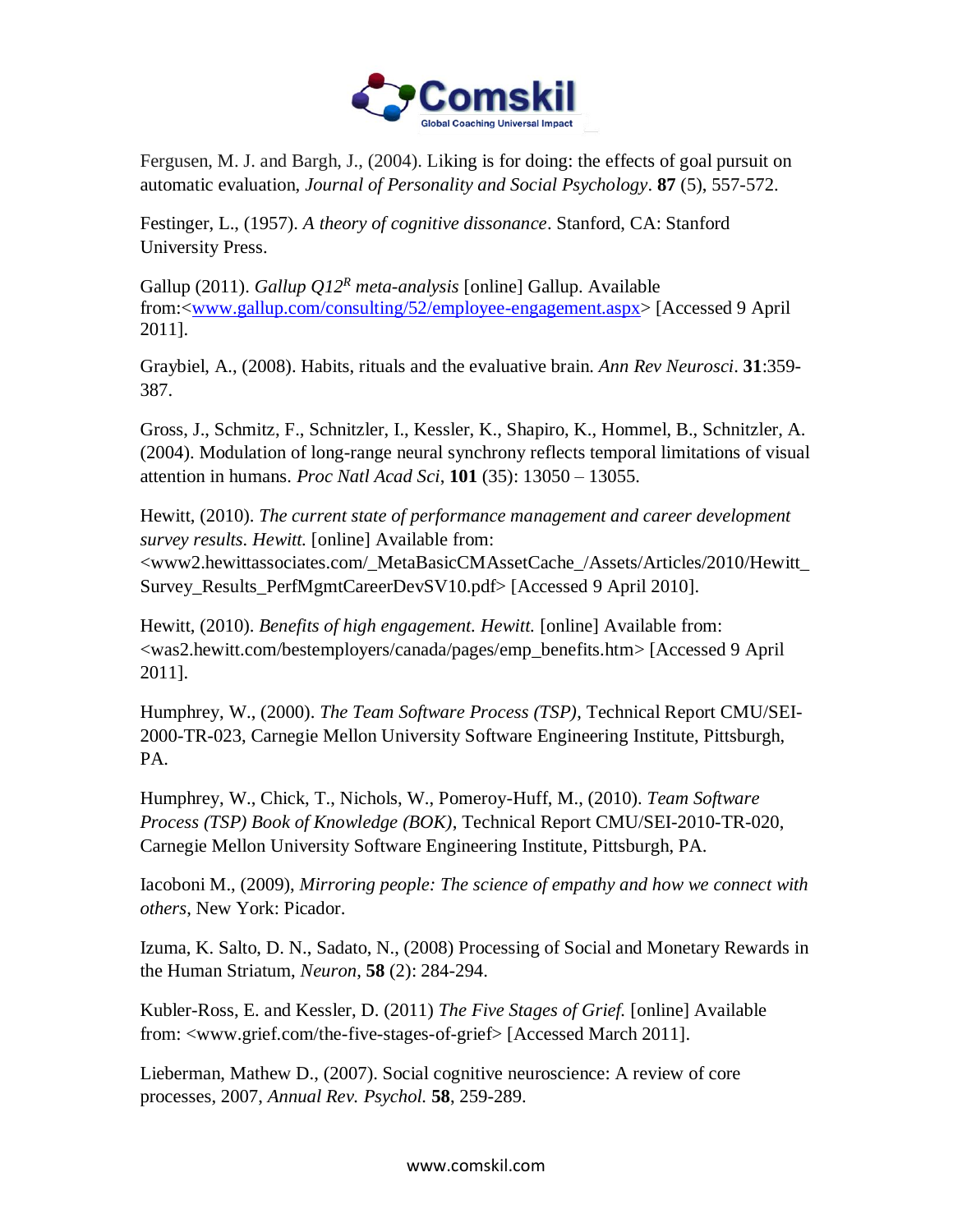

Lieberman, M., Eisenberger, N. I., Crockett, M. J., Tom, S. M., Pfeifer, J. H., Way, B. M., (2007). Putting feelings into words, *Psychol Sci.* **13** (5), 421-428.

McFeeley, R., (1996). IDEAL: A users guide for software process improvement. Handbook, CMU/SEI-96-HB-001, *Carnegie Mellon University Software Engineering Institute*, Pittsburgh, PA.

Mobbs, D. Hassabis, D., Seymour, B., Marchant, J. L., Weiskopf, N., Dolan, R., Frith, C. D., (2009). Choking on the money: Reward based performance decrements are associated with midbrain activity, *Psychol Sci.* **20** (8): 955-962.

Mobbs, D., Yu, R., Rowe, J. B., Eich, H., FeldmanHall, O., Dalgleish, T., (2010). [Neural](http://www.pnas.org/content/early/2010/11/03/1009076107)  [activity associated with monitoring the oscillating threat value of a Tarantula,](http://www.pnas.org/content/early/2010/11/03/1009076107) *Proc Natl Acad Sci.* November 8, 2010. DOI: 10.1073/pnas.1009076107 [online] Available from: <www.pnas.org/content/early/2010/11/03/1009076107> [Accessed 16 April 2011].

Ochsner, K. (2011) (2010). *Insight: Formation of Habit, In:* NLSummit 2010. [online] Available from <blog.neuroleadership.org/2011\_01\_01\_archive.html> [Accessed 22 January 2011].

Ochsner, K., (2008). Staying cool under pressure: Insights from social cognitive neuroscience and their implications for self and society*, NeuroLeadership Journal*, **1** (1), 26-32.

Ochsner, K., Ray, R. D., Cooper, Robertson, E. R., Chopra, S., Gabrieli, J. E. E., Gross, J. J., (2004). For better or for worse: neural systems supporting the cognitive down-and upregulation of negative emotion, *NeuroImage.* **23** (2), 482-499.

Rizzolatti, G. and Craighero, L., (2004). The mirror-neuron system, *Annu Rev Neurosci* 2004. 27:169–92 doi: 10.1146/annurev.neuro.27.070203.144230.

Rock D., (2009). *Your brain at work*, New York: Harper-Collins Publishers.

Rock D. and Page, L., (2009). *Coaching with the brain in mind*, New Jersey: John Wiley & Sons, Inc. pp. 155-169.

Rock, D., (2008). SCARF: a brain-based model for collaborating with and influencing others, *NeuroLeadership Journal*. **1** (1), 44-52.

Sasao, S., Nichols, W., McCurley, J., (2010) Using TSP data to evaluate your software projects performance, Technical Report CMU/SEI-2010-TR-038, *Carnegie Mellon University Software Engineering Institute*, Pittsburgh, PA.

Senge, P. M., (2006). *The fifth discipline: The art and practice of the learning organization. 2nd ed.* New York: Doubleday.